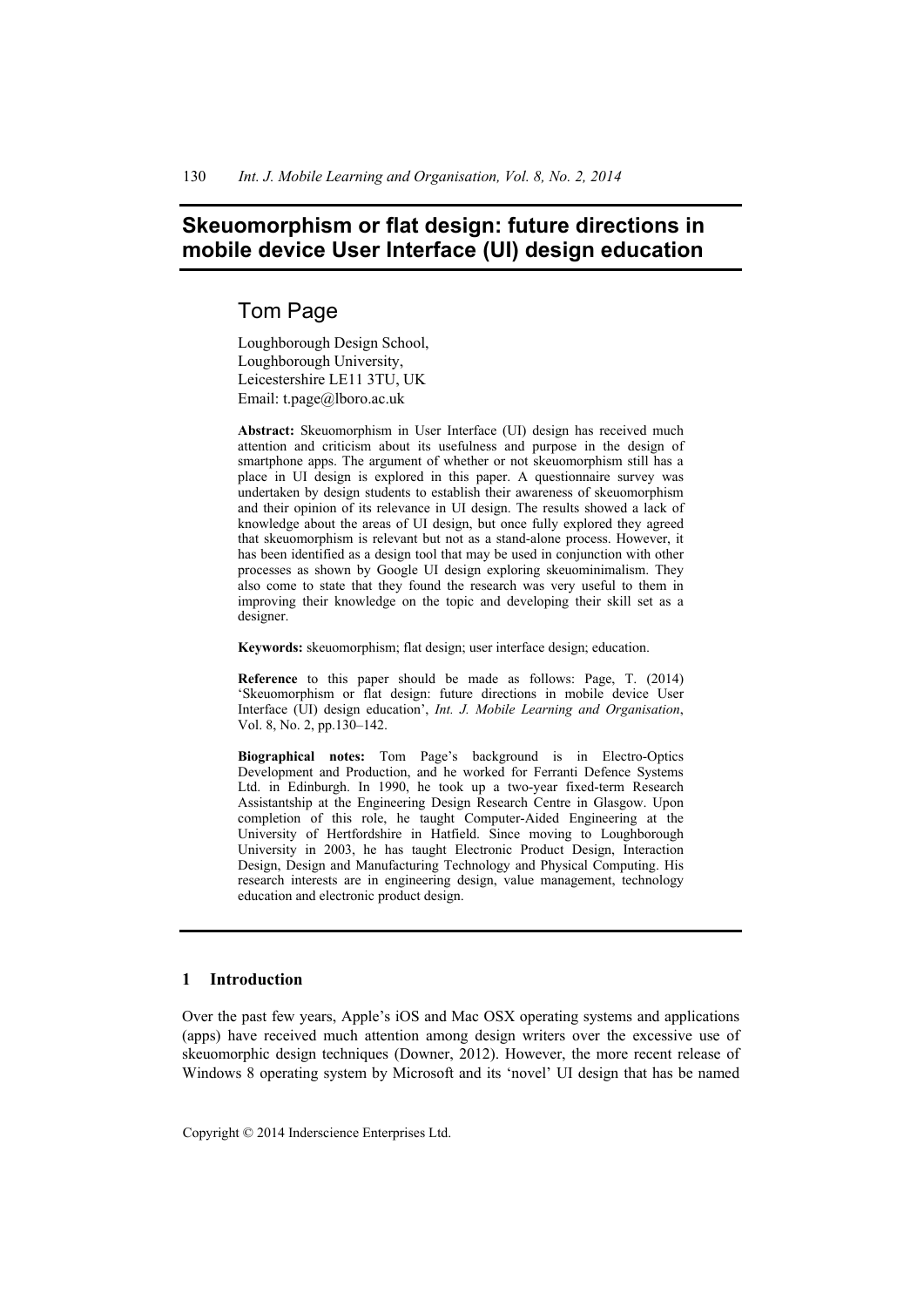'flat design' has sparked a debate over which approach is better and if skeuomorphism still has a place in UI design (Greif, 2013). Greif (2013) argues that the Apple design follows an approach of using realism with faux textures, drop shadows, visual metaphors and the direct use of skeuomorphism as opposed to the approach Microsoft have recently adopted with the rise of 'flat design' using minimalism and colour to express the intentions of the UI design (Hooten et al., 2013). Nevertheless, some designers are arguing the case that UI design should be neither one nor the other but instead should use them both as design tools. Furthermore, they may be used in conjunction with each other when and where it is relevant to get the best out of the design intent. This approach has been named 'skeuominimalism' and uses the best of both skeuomorphism and flat design (Baranuik, 2012).

The aim of this research was to examine and discuss skeuomorphism and to determine its future in UI design either as singularly or as a design tool used in conjunction with flat design to help the overall design process (Hashimoto and Clayton, 2009). Furthermore, this work explores and discusses flat design in opposition to skeuomorphism, and to give a wider perspective on the topic explores the idea of skeuominimalism and using skeuomorphic elements when designing a UI. It is expected that this will help designers understand the areas of UI design and allow them to make informed decision as to which design approach to use when creating their own designs.

#### **2 Literature review**

A skeuomorph may be described as an object or feature which imitates the design of a similar artefact in another material or technique. It may also be defined as an element of design or structure that serves little or no actual purpose of the product in the new material but was essential to the object being made in the original material (Basalla, 1988). In more simplistic terms, it could be used to described the way in which a design uses a feature from a past design even when the original function of the feature is no longer necessary (Greif, 2013). Skeuomorphic features may be found in use on a day-today basis, such as the pre-recorded shutter noises on smartphones used to let you know when a photo has been taken. This is skeuomorphic as the shutter noise was a feature of the original design of mechanical cameras but serves no purpose in a digital smartphone camera (Downer, 2012).

Norman (1988) stated that in order to understand where skeuomorphism originated, we have to look back to ideas of 'mimesis' and path dependence in technology where the functional behaviour is maintained and when the reason for its design is no longer relevant. Mimesis is both critically and philosophically used to describe a wide range of meanings, imitation, representation and mimicry. It may often be restricted to aesthetics or imitation, neither of which reveals the dimension of mimesis of the variety of meanings and connotations attached to the term. Mimesis is a human condition and plays a role in a wide variety of human thought and action (Wulf and Gebauer, 1995).

Mimesis may be seen in today's society as the aestheticisation of the world which is now perceived through the images of the mass media. They create ostensible realities through the use of images and video and due overexposure they become surrogate experience of reality and change the expectation and reality of society (Kelly, 1998). Mimesis allows individuals to step out of the ordinary and their own comfort zones to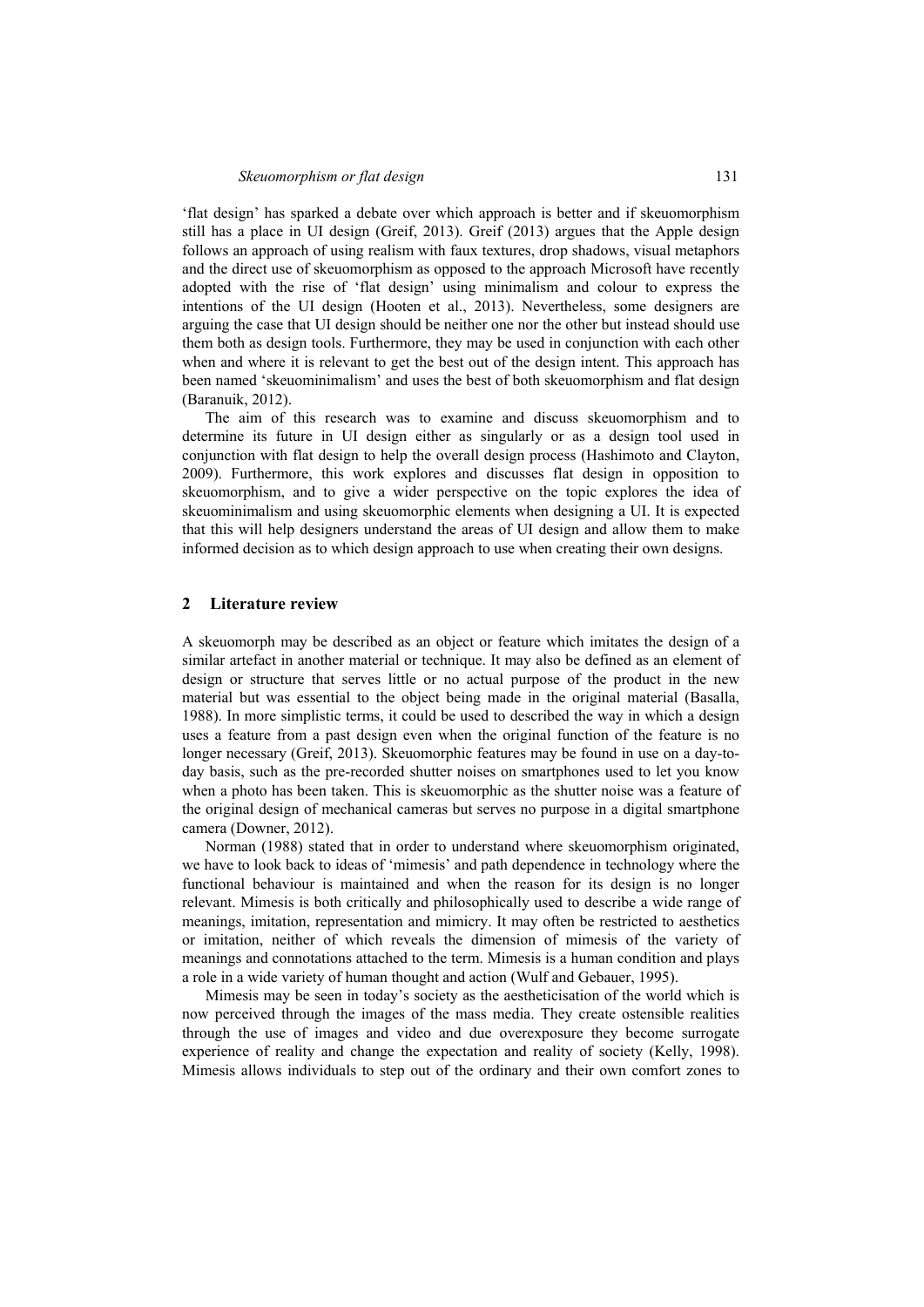draw inspiration from the outside world inside and to add cultural and social expression to their inner thoughts (Wulf and Gebauer, 1995). The process of imitation has always played a primary role in the examination of creative processes. Aristotle's *Poesis* states 'the natural human inclination to imitate is described as inherent in a man from his earliest days, he differs from other animals in that he is the most imitative of all creatures and he learns his earliest lessons through imitations' (Durix, 1998). Mimesis may be seen as something that humans and nature have in common that is embedded not only in the creative process but also in our DNA (Odom et al., 2008).

Digital skeuomorphs are more common in UI design due to the emerging boom in digital technology and use of the technique by Apple and application designers alike. Digital skeuomorph tends to be used in the form of graphical UIs that replicate objects in the real world; digital skeuomorphism can be traced back to the visual metaphor designers (Cyr et al., 2010). Over time skeuomorphism has seeped into all areas of UI design, especially in Apple's software, where text documents for example are made to look like yellow legal pads (Carr, 2012) as shown in Figure 1.



**Figure 1** Example of a digital skeuomorph: Apple notes application (see online version for colours)

Some examples may be found in the music industry in editing and audio processing software such as Apple's Garageband application. This can be seen in the functional aspects of the UI within the controls such as knobs, buttons, sliders and switches, which have been replicated from the original designs of the physical devices, they are mimicking. Some even include design interface features that serve no purpose at all, such as handles, screws and stitching.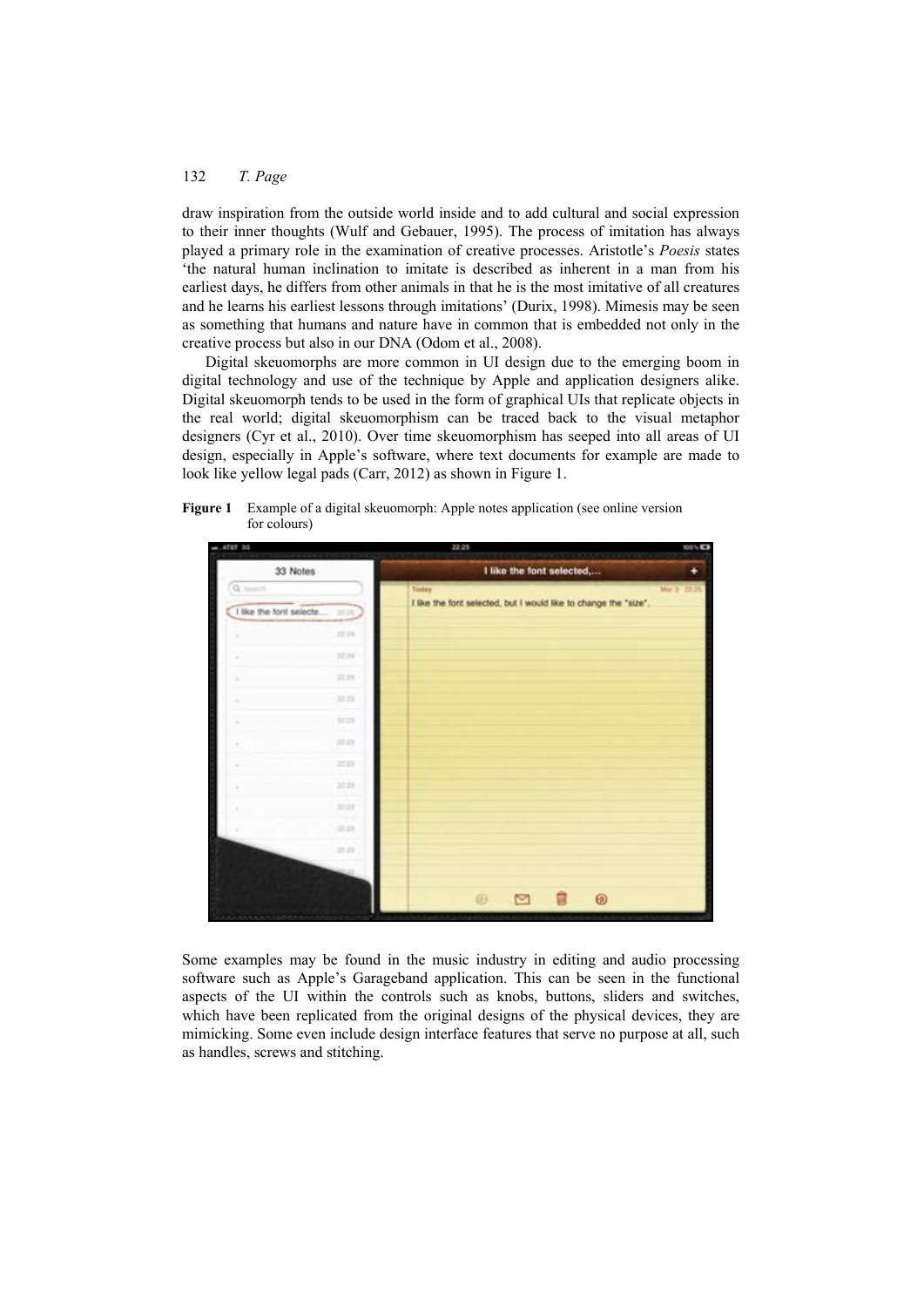#### *Skeuomorphism or flat design* 133

The current skeuomorphic design debate implies a connection to a past incarnation of a feature of a similar design is not always accurate but is actually often about realism (Greif, 2012b). The most common misconception of all is that a UI that contains realistic looking elements but does not actually mimic any physical object is skeuomorphic (Ziefle and Bay, 2006). In reality, it is completely aesthetical (Carr, 2012) as realism is a purely visual style. The word skeuomorphism is continually being misused; what is being called skeuomorphic is not actually skeuomorphic at all; they are kitsch visual metaphors (Baranuik, 2012). It could be referred to as 'realism' or 'simulacra'. This is when something is referred to the likeness of a real object but behaves differently which is commonly seen in current UIs when skeuomorphism is badly or incorrectly implemented into a design without sound decisions from the designer.

Another notable example of this is with Apple's 'Find my Friends' app that may be seen in Figure 2. On the surface, it is clad with faux textures of tanned Corinthian leather with stitched on tan and tool bars giving it the appearance of a poker table. As aesthetically similar as it looks to a real-life poker table, 'Find my Friends' is based on something completely fictional, meaning the features are not directly linked or used from one design to another, thus making it realism not skeuomorphism (Downer, 2012). It is because of UI designs like this that are creating negative impact on the way skeuomorphism is viewed in the industry when in fact they are just kitsch visual metaphors that are just bad designs.

Figure 2 'Find my Friends' app UI (see online version for colours)



Skeuomorphism may be used in many different ways to help familiarise users to a new product and technology. Society has reached a stage where it is constantly releasing new technologies and designs which are becoming increasingly interactive (Downer, 2012).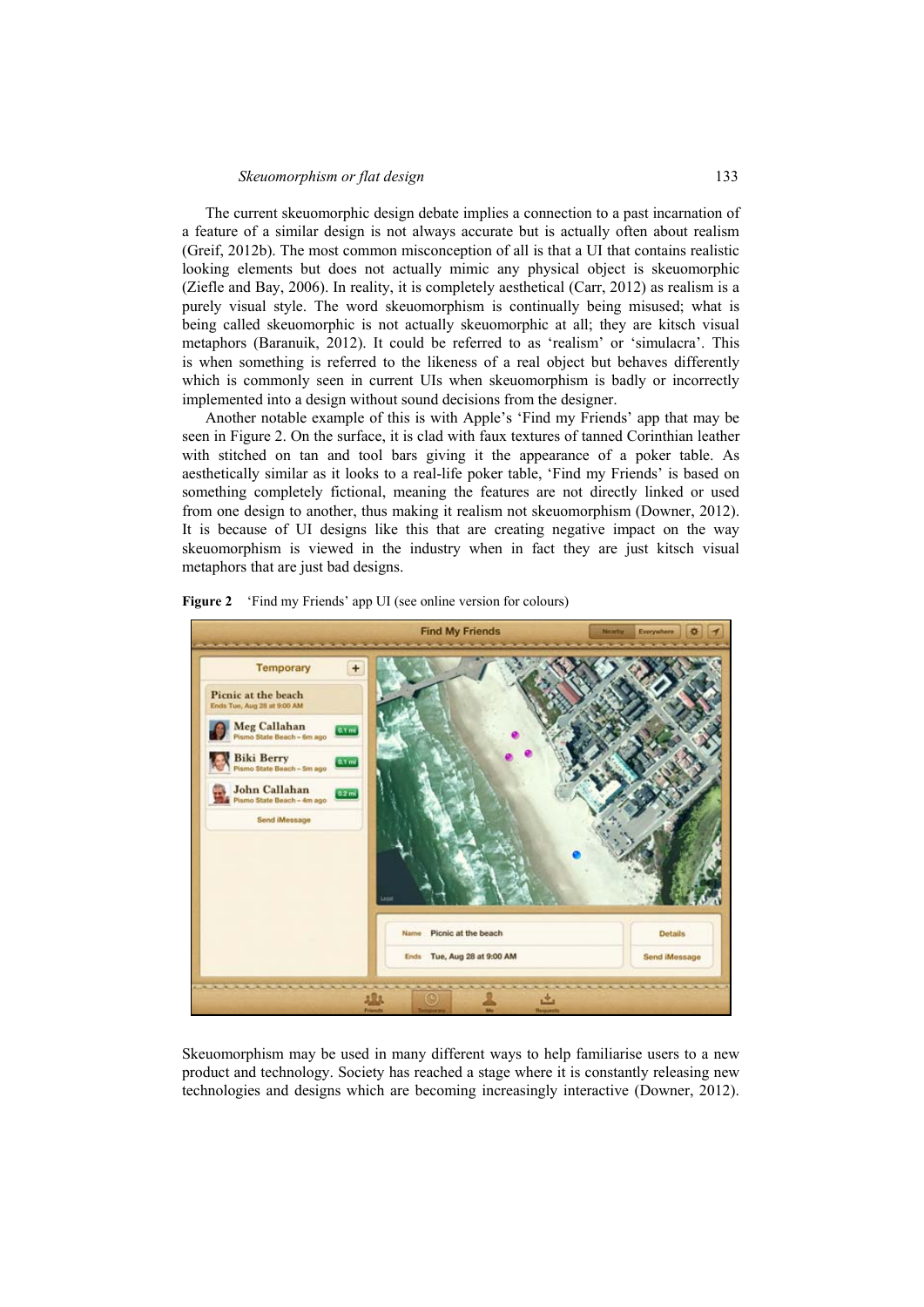Thus, requiring the user to adapt the way they use products and skeuomorphism may be used to ease this transition into this new phase of increasing technological consumption (Brajnik et al., 2011).

It may be said that there is a validity to skeuomorphic designs, as to create any UI it is essential for the designer to understand the cognitive models that a user brings to any new product (Hobbs, 2013). For example, if an object casts a shadow, our brains automatically visualise that as a 3D shape that has volume. These types of affordances are what skeuomorphic design gives to designers, which should be taken advantage of and mimicked in interface design (Sanchez, 2012).

On a smartphone, apps take up the entirety of the screen, which means you never display two apps next to one another. Thus, you can have two apps with very different visual styles without risking incoherence (Greif, 2013), allowing designers to create their own individual design style that lets their designs stand out in a very competitive market. It may also make the app feel intuitive to first-time users without having them read a manual or sit through a tutorial (Hollan, 2010). It is also a novelty user experience for the first-time users which creates a certain appeal and makes them want to use it and engages positive emotions in people (Downer, 2012). Skeuomorphism and realism may trigger strong connections with real-world designs. Although this may be seen as a strength of skeuomorphism sometimes, the association may be so strong that it will stop you from improving on what has already been done (Greif, 2013). Skeuomorphism, if done incorrectly, may morph into kitsch visual metaphors. But the real problem lies in the very concept and function of skeuomorphic interfaces, regardless of whether their appearance is realist or not. The problem is when borrowing features from the original design, you often also bring its limitations along for the ride, even when these limitations have no reason to exist anymore (Greif, 2013) which end up having a negative impact on the UI.

There is also the problem of getting skeuomorphism wrong: making something look like a physical object but not work like it. This can be seen in Apple's contacts app for the iPad, which like 'ibooks' uses the visual metaphor of a book with pages. But unlike 'ibooks', the 'contacts' app does not let you swipe left and right to flip pages, breaking the direct link to the book's metaphor and turning it into a purely aesthetical tool which removes the skeuomorphic design element. The use of a wooden thermometer can also be used as an example of bad skeuomorphism, because people presume that just because you are using a gaudy texture it must be skeuomorphism, when in fact because a real thermometer was made out of wood it was just a bad design and mixing of metaphors which is often done when designers use skeuomorphism without thinking and just implement it into a design even when it is not suitable (Greif, 2012b) see Figure 3.

Another consequence of skeuomorphism is that when merging real-life visuals with digital interactions, the 'model' starts to break. You end up with leather buttons, serif type on a lined notepad and false affordances like pages that cannot be turned. So as it tries to create familiarity to users, it can also create confusion and awkwardness (Sanchez, 2012). There are a few side affects to this surge of realism, which are being seen as bad uses of skeuomorphism. The real issue is when skeuomorphism turns into a trend it starts to be used for the wrong reasons, and designers just start using certain effects as a default tool to fall back on. Designing useful skeuomorphic UIs may be hard, but when done correctly it enhances the learning of the application and engages the user.

Skeuomorphism is like any other design technique and it can be misused. The excessive use by Apple and like-minded designers has created distaste for it among the web design community, thus resulting in the current skeuomorphism vs. flat design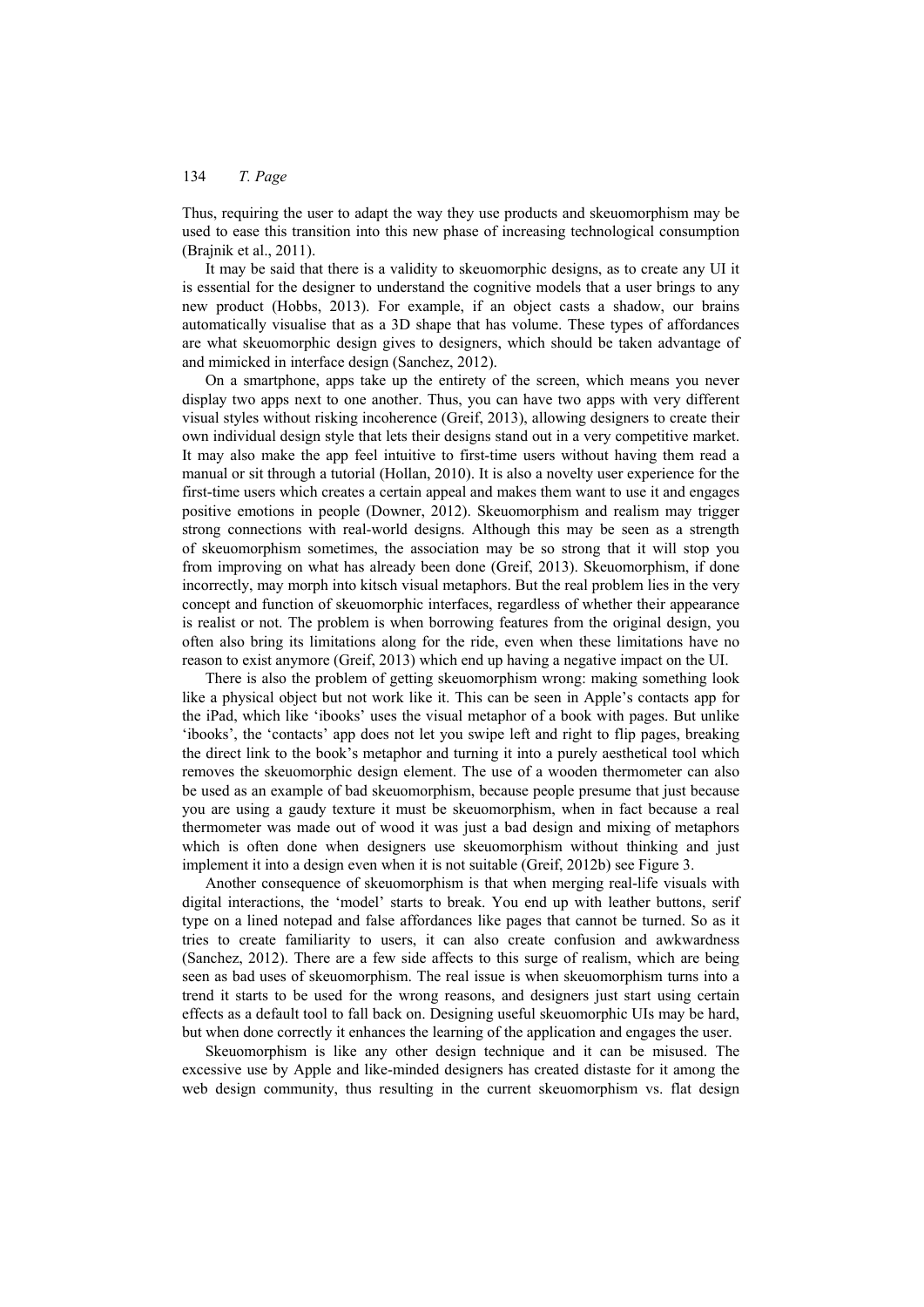debate. In essence, skeuomorphism is not all bad, but overusing its unnecessary ornamental visuals can be considered cliché and bad design choice. But using physics and 3D affordances makes it easier for us humans to interact with apps and thus designers should take advantage of them (Sanchez, 2012). Thanks to Apple, realism, often mislabelled as skeuomorphism, has been the dominant design paradigm of the last couple of years. But as designers get tired of fake leather and torn paper, more and more are gravitating towards a flatter, almost minimalist, aesthetic (Greif, 2012a) (see Figure 3).

**Figure 3** An example of bad skeuomorphism use of gaudy textures (see online version for colours)



Recently, companies have sprouted up trying to predict the latest design trends, but all were shocked when the next design movement was spurred by Microsoft, distancing itself from skeuomorphism whilst emphasising a flat UI that is minimalist to the core (Carr, 2012). Whether to better differentiate themselves from Apple because they genuinely thought this was a better design, Microsoft embraced a completely different aesthetic (Greif, 2013). In opposition to the rise of skeuomorphism, the newly popular 'flat design', of which 'Microsoft's Metro UI' is probably the main example, embraces visual minimalism, eschewing textures and lighting effects for simple shapes and flat colours (Figure 4).

Many designers have been calling the recent rise of flat design as a fad (Moore, 2013), due to the recent backlash against skeuomorphism. Much like not too long ago, designers working for the web were getting fed up with the irrational, ugly shortcuts being praised as good designs (Yu, 2012). Flat design is both popular and controversial in the world of UI (Moore, 2013). As there is a shift going on, design-wise, creating a movement away from faux textures perhaps epitomised by the texturally rich designs of iOS, Mac OSX. What is going on is more than just a rejection of over-the-top skeuomorphic textures; instead, it is a very strong push in the opposite direction (Gruber, 2013). Even game UIs comprise detailed textures and elaborate shadows are showing signs of embracing minimalism.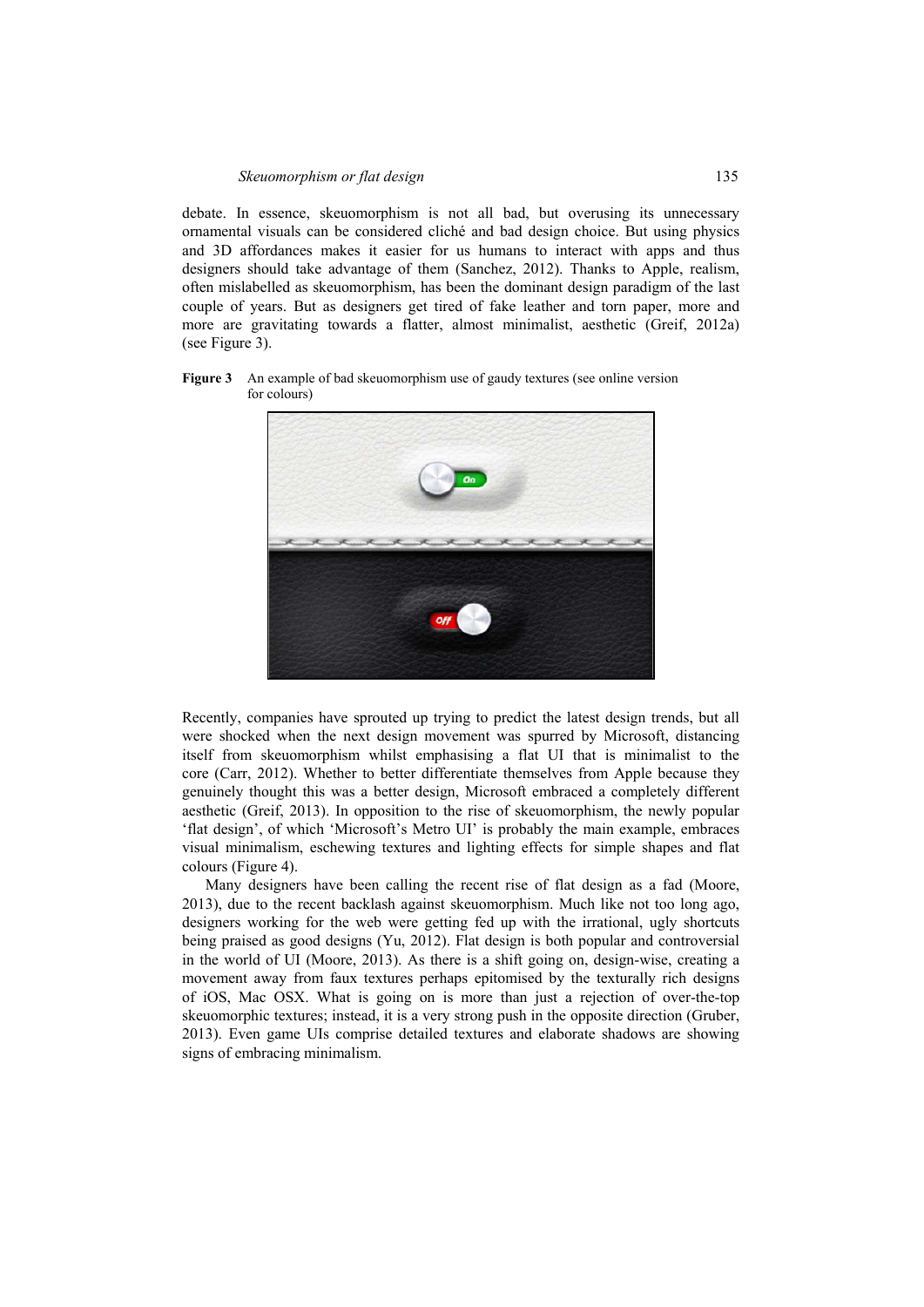

**Figure 4** Microsoft's metro UI operating system (see online version for colours)

It can be argued that the trend of moving away from skeuomorphism and visual textural metaphors can be said to be happening due to the rise of the retina display (increased resolution). The timing of this trend and the fact that iOS, and the iPhone, in particular is its leading edge of smartphone design are not coincidental (Gruber, 2013). Retina displays are no longer limited in the way that requires the use of faux textures and effects to create beautiful UIs. The lack of skeuomorphic effects and almost extreme flatness of the 'modern' Windows 8 interface is remarkably forward thinking. It is meant to be viewed on retina-calibre displays not the sub-retina displays it was originally released on with Windows Phone 7.x or a standard desktop computer display. Although these new flat styles of interface design can be visually stunning, there seems to be a certain level of sterility to the design that prevents it from being endearing and thus lacks emotional connection with the user (Gruber, 2013).

The intensity with which flat design has been incorporated into UI designs came to light only after the market was already being saturated with faux skeuomorphic textures (Peters, 2013). It seems that designers were bored of the previous trend, which is why we have ended up with a design model that takes thing in a completely opposite direction with no shadows, gradients or textures. It is key to note that flat design is used because it is the best design solution to the problem and not because the designer is just trying to be different (Greif, 2012a), which can often be the case when young designers are trying to distinguish themselves from their colleagues. If it were a graphic design trend, it would be well received, but web designers have to think about the usability of the design as well and not just the aesthetical side due to the direct connection between their work and the user; because user experience cannot be ignored, flat design is inherently flawed (Moore, 2013).

Flat design is based on the principle of completely stripping the interface of all the visual cues that we use to help us interact with our surroundings, and everything appears on a 2D plane. It is the affordances created by using skeuomorphism and the traits and qualities of a given object that help us identify what is it that we can do with it; for example, a knob affords twisting and a cord affords pulling. With reference to the metro UI shown in Figure 4, the uncomfortable lack of shadows, highlights and all-around spatial awareness may be noticed (Beshay, 2012). It is the removal of these affordances that helps create the minimalistic design aesthetic that flat design utilises, but taking this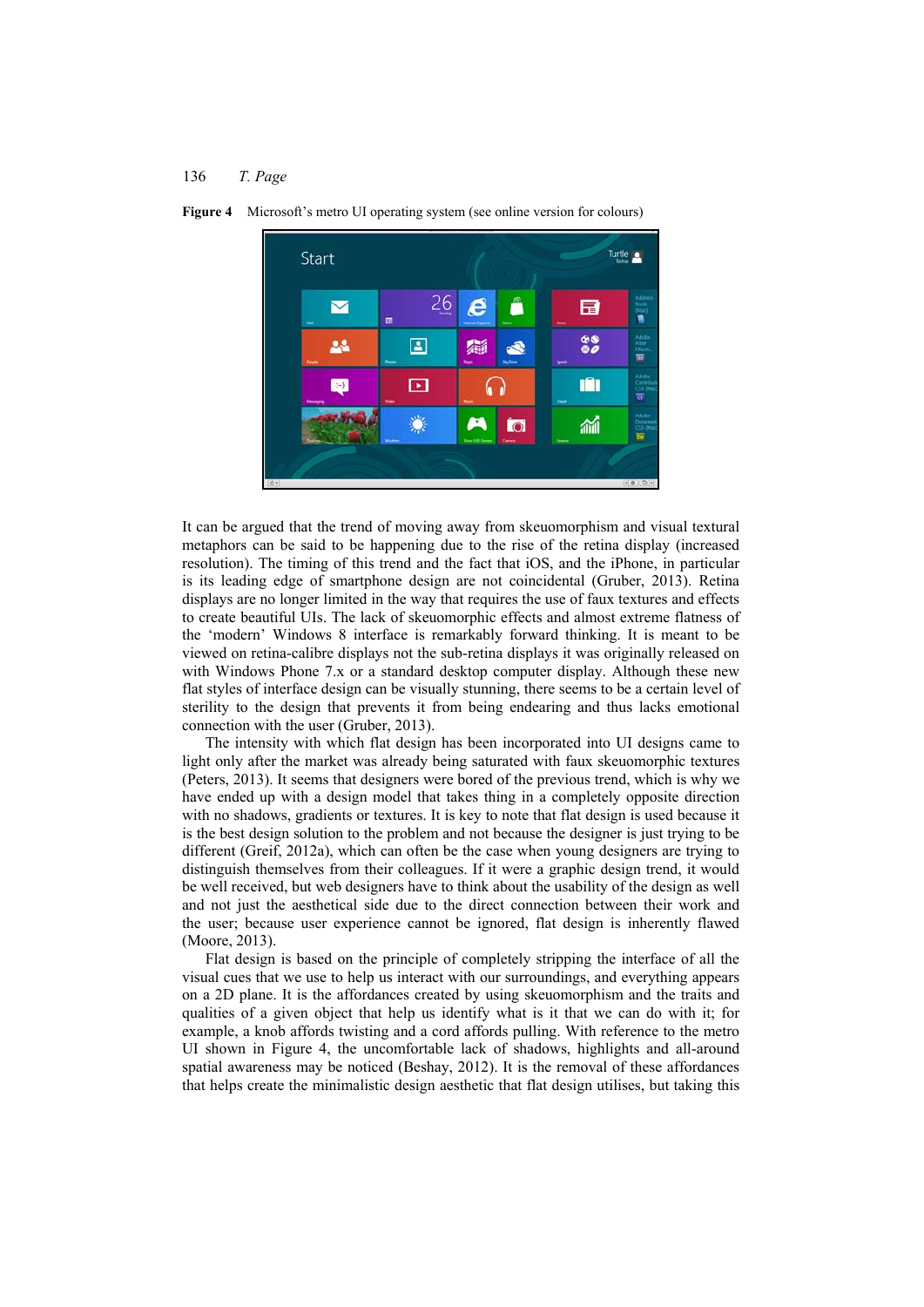#### *Skeuomorphism or flat design* 137

new minimalistic approach too far can have serious consequences on usability (Beshay, 2012), because when all the affordances of the design are removed it is harder for the user to know how to interact with the interface. When everything is on the same plane, it is harder to focus on a specific section of the page (Greif, 2012a).

Over the recent years, user have come to rely on these affordances that skeuomorphic techniques create to guide their way through an interface; buttons have slight gradients and rounded corners. If you remove all of these clues, you end up with a flat design world where every element of the interface is suddenly placed on the same level, which can potentially lead to confusion (Rudberg, 2013). Vision is one of the most important senses we use and is a direct link to the world we interact with. It is usually our eyes that can detect whether a given object can be interacted with and how it can be interact with. Our eyes not only picks up colour, but can also detect light sources, degrees of shading and depth; these tools are what allow us to navigate complicated UI with the use of certain affordances (Beshay, 2012).

Perceiving flat design as a singular tool in one's bag of tricks is a dead end too. One should never have to choose between flat design and something else. Good designers do not sit down and decide to do 'flat design' one day and 'skeuomorphism' the next. Good designers design for context, utilising all that they have learned and forming a response that is uniquely their own, not the fan base's (Peters, 2013). When it comes down to the levels of user experience and usability, skeuomorphism and flat designs are disparate visual solutions, yes, but neither is a solution to the massive usability problem (Riley, 2013). The best solution usually lies somewhere in the middle. Compromise is hard for people with extreme opinions, which is usually the case when arguing the case for either Apple or Windows design, but it usually benefits the masses. In this case, the masses are the users of our products. There is a way to take all the good things from flat design and skeuomorphism/realism and apply them in a way that is still usable, even for highly complex interfaces (Moore, 2013).

With recent releases Google's new mobile apps, Google has started developing a style that some describe as 'almost flat' or maybe 'skeuominimalism', which can be seen in Figure 5. This new style uses elements like shadows and gradients in a tasteful, subtle way. Skeuominimalistic design is simplified to the point where simplification does not affect usability and its skeuomorphic affordances are maximised up to the point where it does not affect the simple beauty of minimalism (Sanchez, 2012).



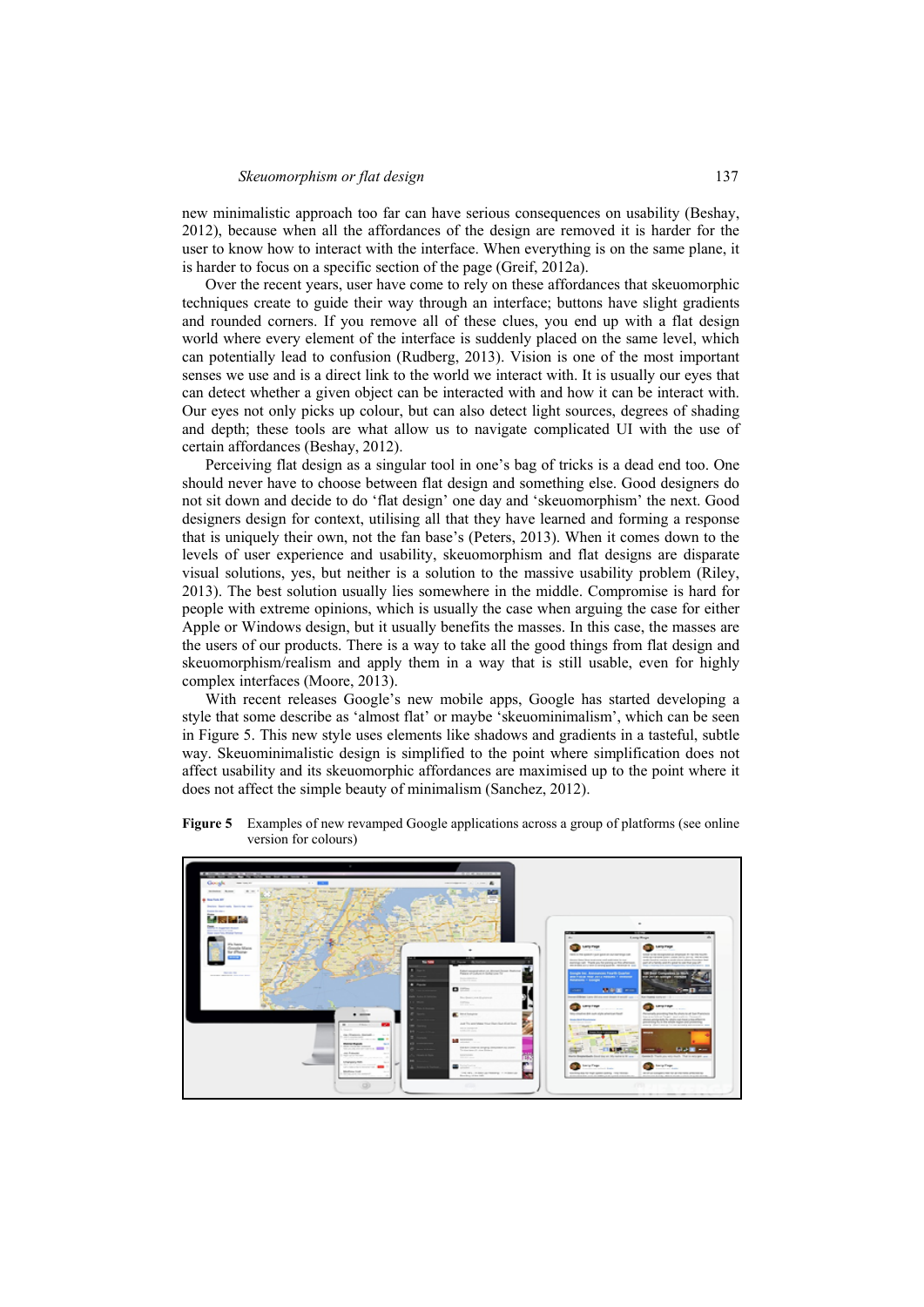For the most part, these interfaces adhere to the flat design principles of flat colours, no drop shadows and use of colour to encourage specific user actions. But it does not ignore the concept of depth and shadows entirely and allows the user the necessary affordances to operate the interface. Instead, depth is used to support comprehension of the interface. But just like gradients, this can be done in a subtle way and still allow for the separation of information (Moore, 2013).

#### **3 Methodology**

There were 274 respondents to the online questionnaire from Loughborough Design School. Several steps were taken in the design of the questionnaire to ensure responses were reliable and relevant. Open-ended questions were avoided to ensure the data would not become too obfuscated with periphery information. The questionnaire method was chosen instead of interviews due to the large and diverse sample size of the participants. Nevertheless, the questionnaire was a quantitative research method, as opposed to qualitative and, as such, the information gathered was not in as great a detail as that of an interview. It was also acknowledged that often the participants may not always answer everything truthfully, particularly if the question seeks to determine if the participant displayed signs of addiction. It is interesting that a large number of respondents advised that they completed the questionnaire via internet access from their smartphone, as opposed to their computer or tablet.

#### *3.1 Reliability and validity of research methods*

The online questionnaire was double-tested in a 'technical' manner and in the 'running' of the questionnaire as a whole. One of the primary criteria for the evaluation of this research tool is the demonstration of practical usefulness, including relevance, simplicity and ease of completion by the respondents. Lehtonen et al. (2007) devised a test based on the number of responses (response rate) to the questionnaire in relation to the total number of invitees. A weak response rate was deemed to show a response rate of less than 15%. A semi-strong response rate was one in the interval between 16% and 45%. Finally, a strong response rate was deemed to be the one with a response rate of 45% or above. This study fulfils the strong response rate as there were 274 responses from a total of 517 students invited to participate in the survey.

In this study, the research work underwent regular steering meetings where the research questions and the questionnaire were repeatedly reviewed and tested. A pilot was undertaken with 15 students in order to refine the questions and categorisation of responses. The objectives of the steering meetings were to specify research project targets and supervise the research progress. Furthermore, it decided on publication of the results achieved during the project.

## **4 Discussion of results**

Although the results give a rough idea of what the respondents think about the topics discussed, it is now key that these results and are analysed so that we can see if the aims of the research project have been fulfilled. Of the respondents that were included in the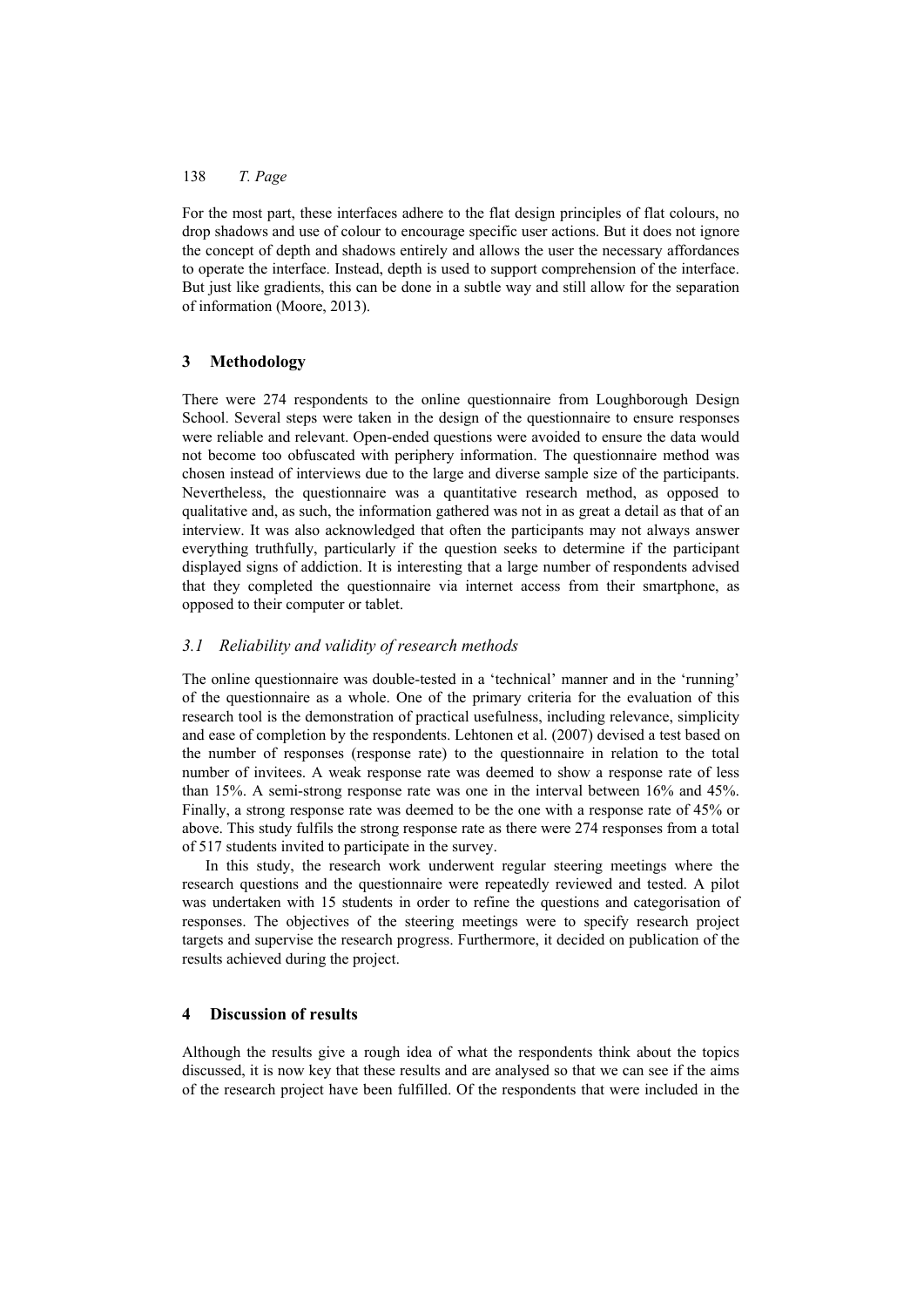questionnaire process, 174 were males and 102 were females. It was essential to know the gender of the respondent to ensure that the research was gender biased and that both male and female respondents had the same reaction to skeuomorphism in UI design throughout the results. It was found that gender did not play a role in distinguishing between the methods preferred by the designers.

With regard to the question *'Are you familiar with Skeuomorphism in designing user interfaces?'*, 82 respondents had a working familiarity with designing UIs with skeuomorphism. Of these 82 respondents, 60 were final-year students, which showed that in years one and two, there was a lack of knowledge around skeuomorphism and UI designs. It may be seen that the purpose of this paper is relevant as it is expected that it will be able to help young designers in expanding their knowledge of UI design and give them an improved perspective of the skill sets available to them to progress with.

With regard to the question *'After reading the information on Skeuomorphism and the rise of flat design do you feel there is still a place for Skeuomorphism in UI design?'*, 109 respondents, said 'yes' and the rest replied 'no'. This was a surprising result, as it was believed that more people would have said 'yes' to skeuomorphism. This shows that the student designers in general have a very minimalistic approach to UI design that lends itself to flat design. This goes hand in hand with the current design traits that can be seen in UI design with increasing number of young designers being influenced by visual aids that they find when researching design influence for a project and listening too much to the opinions voiced on internet design blogs.

With regard to the question '*If faced with a UI design task which design style would you use?'*, 96 respondents said 'skeuomorphism', 162 said 'flat design' and 16 said 'other'. Interestingly, the 96 respondents that said they would use skeuomorphism were from the group of 109 respondents that said they believe that there is a place for skeuomorphism in UI design. This may be because they are influenced by the Apple design software and follow them down the same design style, which is often the case with young designers as it showed that these people were in years one and two. The 162 respondents that replied 'flat design' are influenced by current trends and opinions of many designers on the web. The 16 respondents that replied 'other' were from the final year, showing that with age they have expanded their resources as a designer and are exploring other design ideas. This shows that age definitely is an important factor when it comes to being influenced by design seen on a day-to-day basis.

With regard to the question '*After reading the insert on skeuominimalism if you did not before, do you now feel that Skeuomorphism has a place in UI design as a complimentary instead of a standalone tool*?', 188 respondents said 'Yes' and 86 said 'No'. It may be inferred that after viewing the passage on skeuominimalism many respondents changed their opinions on the topic from negative to positive. This shows that if the design tools are taught as a tool to help assist the design instead of a specific style in which to design, it can be much more beneficial to the designer and allow them to express their designs in the most appropriate way.

With regard to the question '*If you were now faced with a UI design task, which design tool would you use?*', 18 respondents said 'Skeuomorphism', 42 said 'Flat Design', 214 said 'Skeuominimalism' and no one said 'Other'. It may be inferred that learning about skeuominimalism and using a combination of flat design in conjunction with skeuomorphism as design tools and applying them when relevant to their design have changed the opinion of the young designers that were questioned. It proves that some designers will stay true to the design styles they like, but the majority are interested in the tools that can produce the best design possible for the user.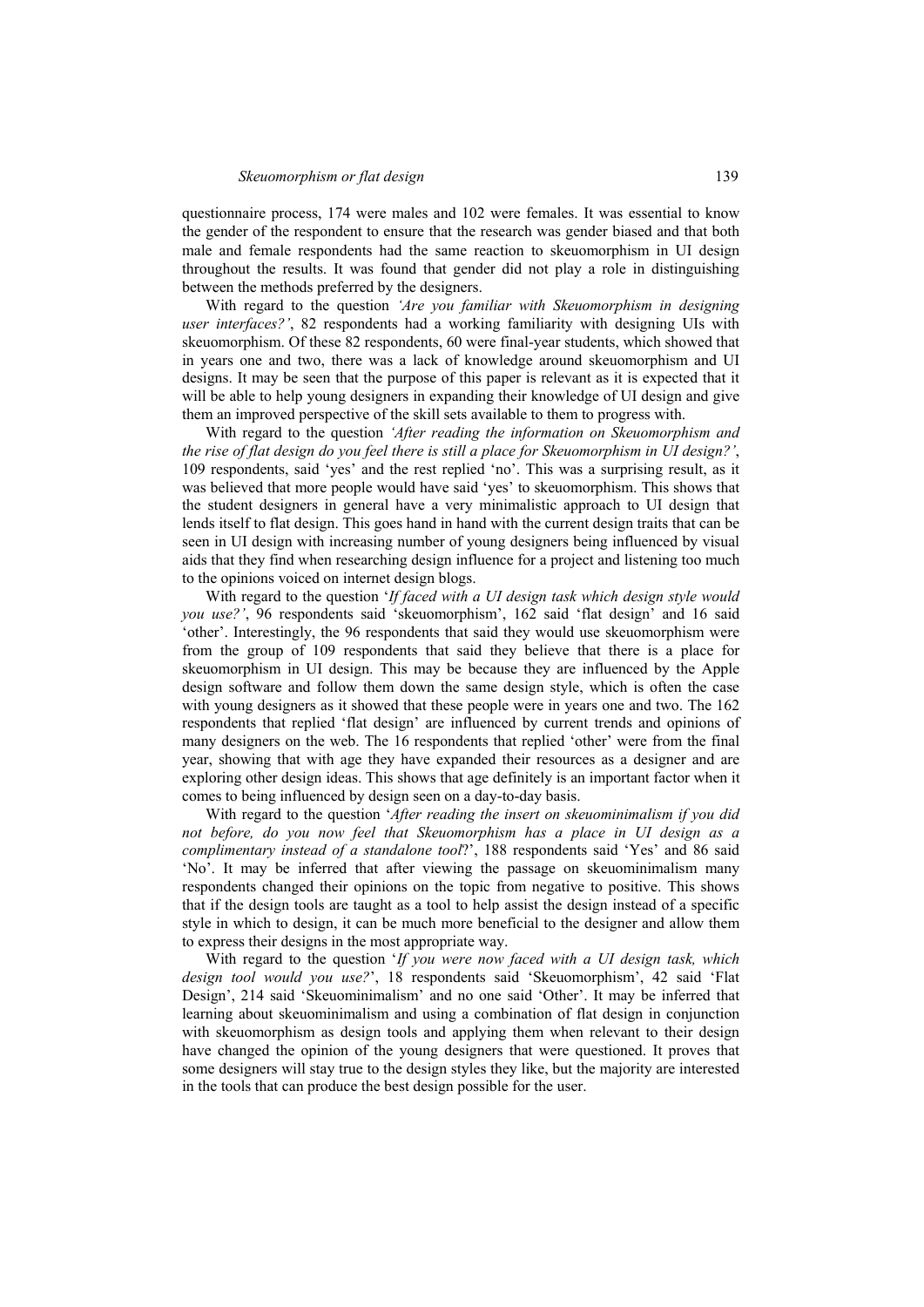With regard to the question *'After reading the research paper on Skeuomorphism and UI Design do you feel that it has improved your knowledge on this area of design and made you better equipped as a designer?'*, none of the respondents said 'strongly disagree', none said 'disagree', 42 said 'neutral', 98 said 'Agree' and 134 said 'Strongly Agree'. It may be inferred from this that the usefulness of skeuomorphism in UI design has proved to be very useful to the younger designers involved in the process who had access to the information on the topics discussed. Furthermore, 232 agreed that it has made them better equipped as designers and that more young designers should have access to this information on different design tools. It also reveals that instead of teaching specified design styles, which have to be adhered to, they should be taught as design tools which you can utilise when needed.

#### **5 Conclusion**

The first aim was to explore and discuss skeuomorphism and to determine its future in UI design. This aim was achieved through the rigorous research process that went into collating the information from a vast array of sources for the literature review. The questionnaire also allows young designers to express their opinions on the topic, which allowed the results to be analysed to show the worth of the academic report and how it could be used to influence designer's choices for the better. The second aim was to use flat design and skeuominimalism to give a wider perspective on the topic of skeuomorphism. This was achieved again through the use of the literature review which was then used as a tool during the questionnaire process to give additional information to the users before they can answer certain questions. The final aim of the research project was to help designers understand the areas of interface design and allow them to make a more informed decision when creating their own UIs. This can be said to have been achieved by the results shown in the questionnaire as [Question 8] asked 'After reading the research paper on skeuomorphism and UI design do you feel that it has improved your knowledge on this area of design and made you better equipped as a designer?'. The results showed that 17 out of 20 respondents found the report useful and three found it neutral and did not have an opinion about the topic afterwards. This could be said to be a phenomenal success and has equipped the designers with better skills set to UI design.

This research has given account of the many areas and design tools available for UI design, looking at the widespread use of skeuomorphism and flat design with the upcoming rise of skeuominimalism. This study was set out to determine if skeuomorphism still had a place in UI design alongside the backlash of negative thoughts on the subject and increase of praise for flat design. It was also important that this project provided an insight into the topic for designers so that they could benefit from the research material gathered in devising content management systems to support mobile device learning.

This study has shown not only that the participants find the information provided useful and beneficial to them for developing further skills in design but also that when discussed at length and shown with visual aids, skeuomorphism does have a place in UI design but only through the use of skeuominimalism. The respondents stated that the majority of them would not use skeuominimalism as a stand-alone process to design with and would prefer to use the minimalistic approach of flat design. But when it comes to the idea of combining both skeuomorphic and minimalistic elements in conjunction with each other to get the best out of the design, many of them agreed that it could be very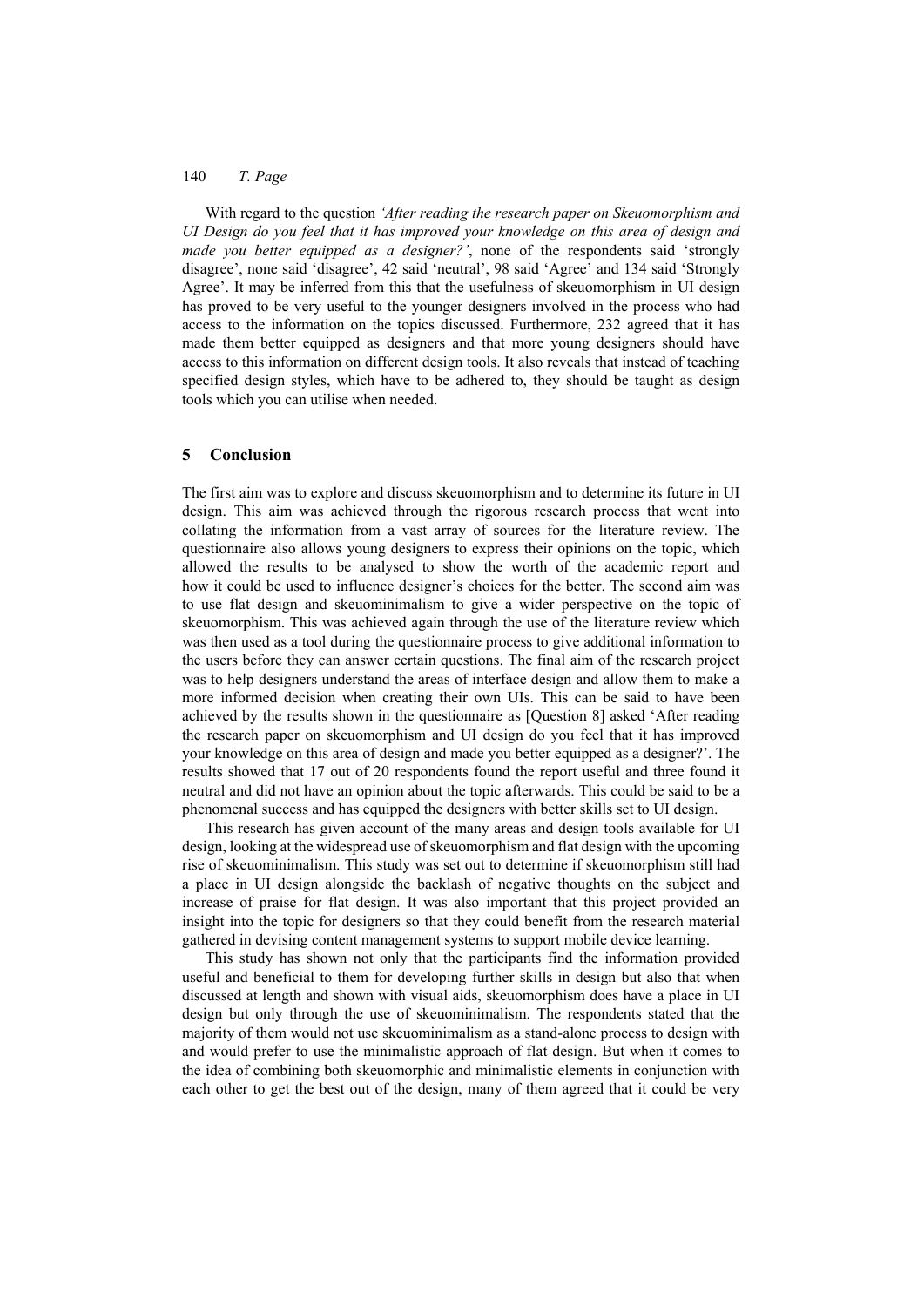useful and the majority of them would choose to use such a technique when designing their own UIs. This provides a methodology for the development of learning objects in mobile design education.

The results of this research support the idea that skeuomorphism does in fact have a place in UI design, but just not as a stand-alone feature but as one element of design. In general, it seems that the way in which these topics are being viewed is incorrect and is creating false opinions on the topic. This provides an enabling technology for developing tools and creating learning communities.

#### **References**

- Baranuik, C. (2012) *How we started calling visual metaphors "skeuomorphs" and why the debate over apple's interface design is a mess*, 13 November. Available online at: http://www.themachinestarts.com/read/2012-11-how-we-started-calling-visual-metaphorsskeuomorphs-why-apple-design-debate-mess (accessed on 1 March 2013).
- Basalla, G. (1988) *The Evolution of Technology*, Cambridge University Press, Cambridge.
- Beshay, K. (2012) *Why I'm no metrosexual*, 12 March. Available online at: http://kyrobeshay. com/post/37101801643/why-im-no-metrosexual (accessed on 4 January 2013).
- Brajnik, G., Yesilada, Y. and Harper, S. (2011) 'The expertise effect on web accessibility evaluation methods', *Human-Computer Interaction*, Vol. 26, No. 3, pp.246–283.
- Carr, A. (2012) *Will Apple's tacky software-design philosophy cause a revolt?* Available online at: http://www.fastcodesign.com/1670760/will-apples-tacky-software-design-philosophy-causea-revolt (accessed on 28 December 2012).
- Cyr, D., Head, M. and Larios, H. (2010) 'Colour appeal in website design within and across cultures: a multi-method evaluation', *International Journal of Human-Computer Studies*, Vol. 68, pp.1–21.
- Downer, C. (2012) *Skeuomorphism and the UI*, 22 November. Available online at: http:// realmacsoftware.com/blog/skeuomorphism-and-the-user-interface (accessed on 24 February 2013).
- Durix, J-P. (1998) *Mimesis, Genres and Post-Colonial Discourse: Deconstructing Magic Realism*, 1st ed*.*, St. Martin's Press, New York.
- Greif, S. (2012a) *The flat sink*, 26 December. Available online at: http://sachagreif.com/the-flatsink/ (accessed on 7 January 2013).
- Greif, S. (2012b) *What skeuomorphism is (and isn't)*. Available online at: http://sachagreif. com/what-skeuomorphism-is-and-isnt/ (accessed on 12 September 2012).
- Greif, S. (2013) *Flat pixels: the battle between flat design & skeuomorphism*. Available online at: http://sachagreif.com/flat-pixels/ (accessed on 12 March 2013).
- Gruber, J. (2013) *The trend against skeuomorphic textures and effects in UI design*. 18 January. Available online at: http://daringfireball.net/2013/01/the trend against skeuomorphism (accessed on 18 January 2013).
- Hashimoto, A. and Clayton, M. (2009) *Visual Design Fundamentals: A Digital Approach*, Charles River Media, Newton Center, MA.
- Hobbs, T. (2013) *Can we please move past apples silly faux real UI's*. Available online at: http://www.fastcodesign.com/1669879/can-we-please-move-past-apples-silly-faux-real-uis (accessed on 7 February 2013).
- Hollan, J.D. (2010) 'Multiscale zooming interfaces: a brief personal perspective on the design of cognitively convivial interaction', *Interactions*, Vol. 17, No. 6, pp.71–74.
- Hooten, E.R., Hayes, S.T. and Adams J.A. (2013) 'Communicative modalities for mobile device interaction', *International Journal of Human-Computer Studies*, Vol. 71, No. 10, pp.988–1002.